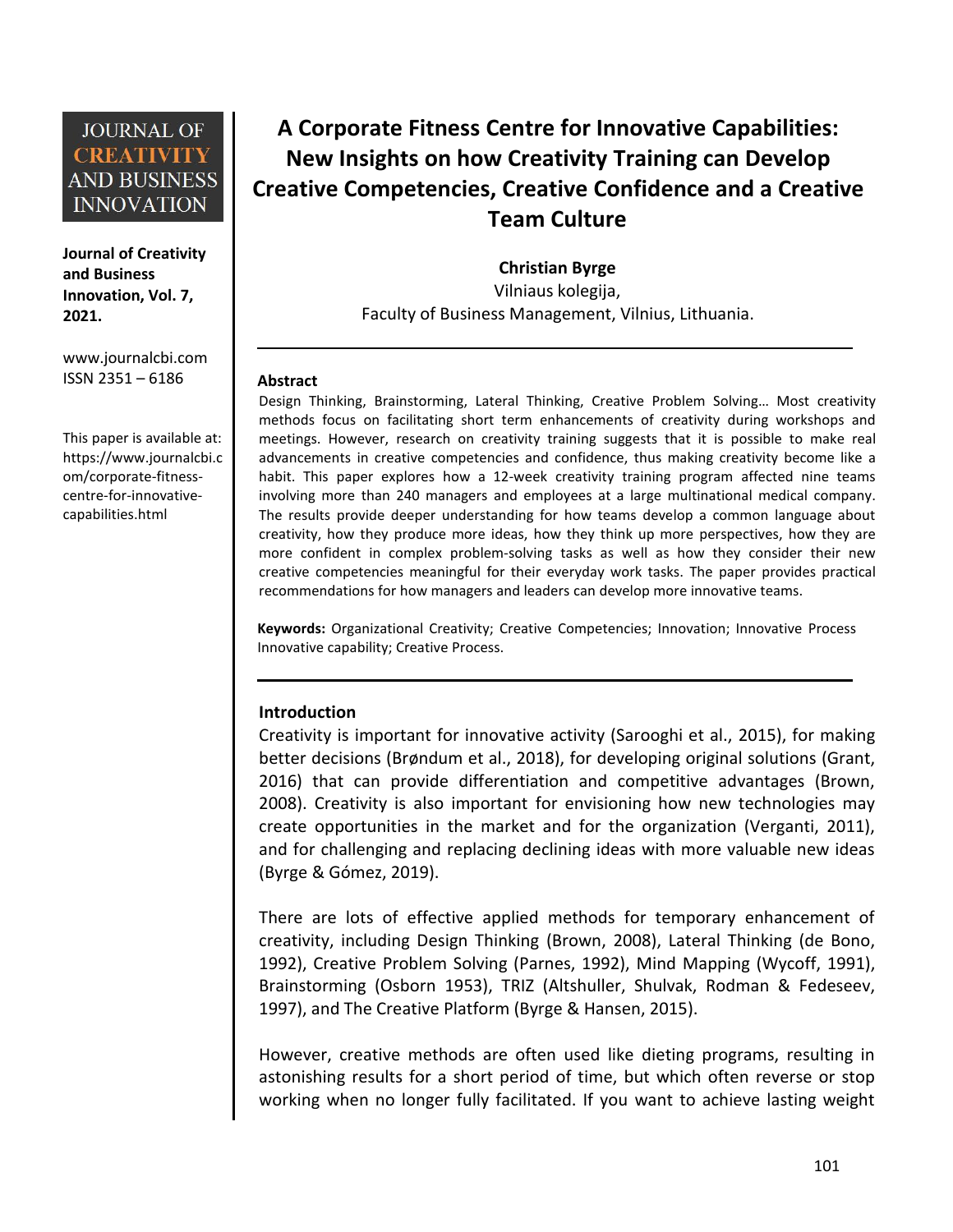**Journal of Creativity and Business Innovation, Vol. 7, 2021.**

[www.journalcbi.com](http://www.journalcbi.com) ISSN 2351 – 6186

This paper is available at: [https://www.journalcbi.c](http://www.journalcbi.com/ideation-using-analogies.html) om/corporate-fitness centre-for-innovative capabilities.html

loss, you can replace the dieting programs with a lifestyle change. The same might be the case for creativity. In order to make lasting creative advances, you may need to learn how to be naturally creative, and you may need to gain a new creative confidence (Byrge, 2020).

What if it would be possible to develop creativity as a set of competencies and as a confidence, so that creativity becomes like a second nature for employees (and managers). Developing creative competencies and creative confidence may be a gamechanger for managers to start "managing creative employees," rather than spending their time primarily "managing short term processes for creativity".

Research on creativity training is quite clear that creative competencies can be developed through training. In their meta-analysis of 70 creativity training programs, Scott et al.(2004) found that "well-designed creativity training programs typically induce gains in performance with these effects generalizing across criteria, settings, and target populations." Recent studies also found a significant effect on creative self-efficacy from creativity training (Byrge & Tang, 2015; Hänninen et al., 2020). Creative self-efficacy is a confidence in one's own creative ability that brings a higher tolerance for the risk of failure and negative social evaluation that is often associated with creative performance (Tierney & Farmer, 2002). Research has found a relation between creative self-efficacy and creative production (Choi, 2004; Redmond, Mumford, & Teach, 1993; Tierney & Farmer, 2004). While creative competencies may provide potential for creativity, it seems that creative confidence plays a role in turning this potential into creative performance.

Most of the research on creativity training has been conducted as laboratorylike experiments using standardized pre- and post-tests for measuring creative performance. There are only few focused on creativity training in company settings and they provide little insight into how creativity training may result in more creativity during everyday work tasks (see for example Birdi et al., 2012).

This paper examines the effects from a 12-week creativity training program integrated in a large multinational medical company across nine teams involving more than 240 employees and managers. It explores how the new creative competencies and the new creative confidence are changing everyday work tasks.

### **A Creativity Competency Model**

Creativity training programs date back at least to the 1960's, where Freedman  $(1965)$  tested the effect from association training. Over the years, more advanced creativity training programs have been developed and tested on a variety of audiences using a variety of training content and methods of delivery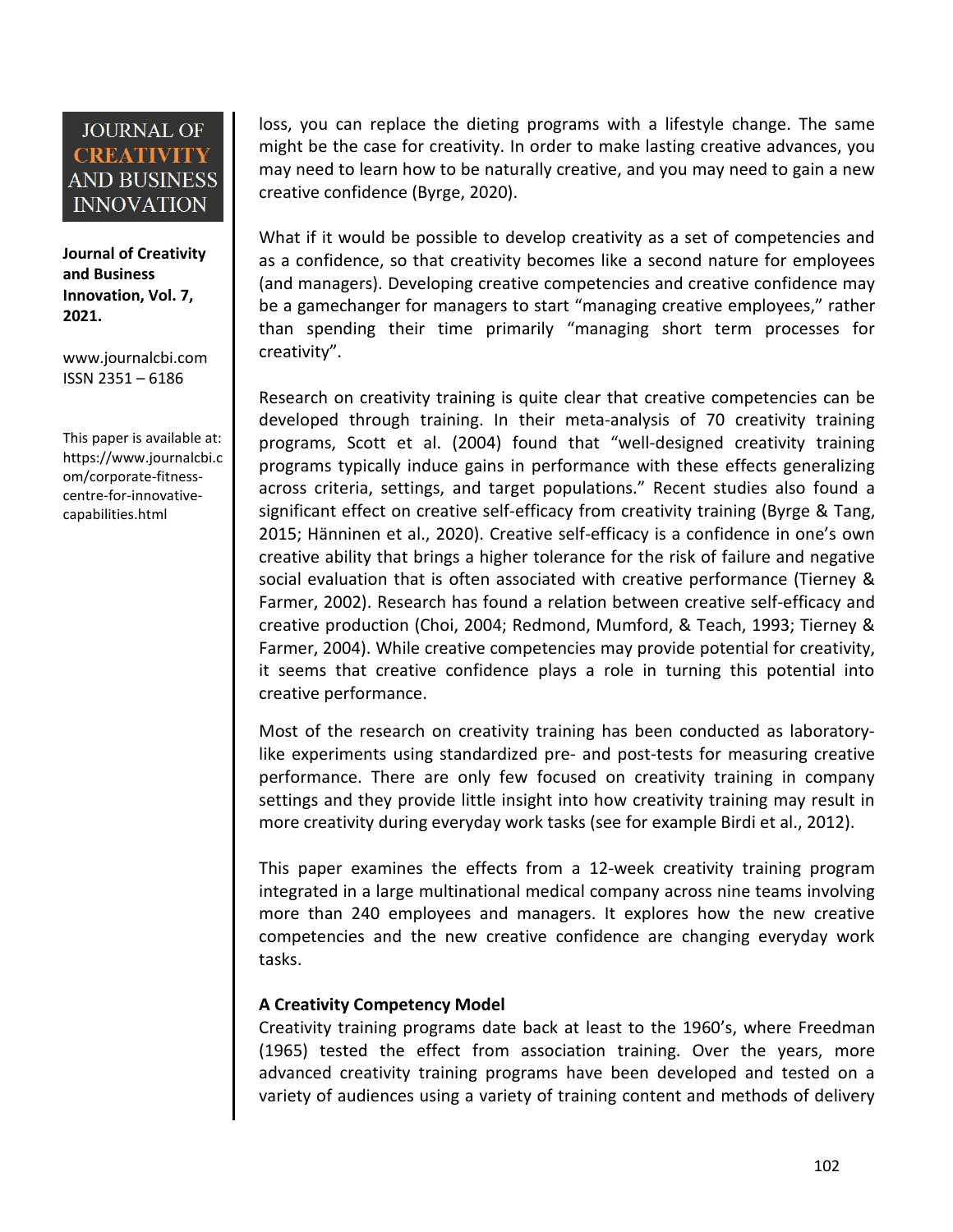**Journal of Creativity and Business Innovation, Vol. 7, 2021.**

[www.journalcbi.com](http://www.journalcbi.com) ISSN 2351 – 6186

This paper is available at: [https://www.journalcbi.c](http://www.journalcbi.com/ideation-using-analogies.html) om/corporate-fitness centre-for-innovative capabilities.html

(Tang et al., 2018). It seems that researchers tend to design creativity training programs based on their own individual perspectives on creativity (Caughron et al., 2011). Therefore, we are still in need of a generic model for designing creativity training programs.

However, researchers provide some emerging notions for a creativity competency model. For example, in their study of innovative entrepreneurs, inventors and CEOs, Dyer et al. (2009) identified five "discovery skills" important for innovative thinking. Also, in his work on the famous creativity test (TTCT), Torrance (1974) identified 17 variables that are distinct and measurable for creative people. And, in his competency hierarchy model, Byrge (2020) identified 20 creative competencies that can be advanced through training. Byrge (2020) also suggested a hierarchy where creative competencies are categorized according to the expected level of creative impact from the training.

A conceptual analysis of previous research on creativity training revealed a 2 dimensional creativity competency model (see figure 1). The first dimension defines three ambition levels for creativity: Being more creative in everyday problem-solving as the lowest ambition; being more creative in innovation processes as the medium ambition; and being more creative in works that have potential to transform entire industries as the highest ambition level.

In order to understand the level of ambition, it is possible to use an analogy from football. The lowest ambition level is to learn how to play football (how to be creative). The middle ambition level is to learn how to play against professional teams (learn how to work creatively on aprofessional level). And the highest ambition level is to learn how to set new standards for what football is (learn how to set new standards in the industry).

| Competency group                                        | <b>Problem</b>                                     | Idea                                                      | <b>Solution</b>                                          | Acceptance                                            |
|---------------------------------------------------------|----------------------------------------------------|-----------------------------------------------------------|----------------------------------------------------------|-------------------------------------------------------|
| / Ambition                                              | <b>Discovery</b>                                   | <b>Development</b>                                        | <b>Finding</b>                                           | <b>Making</b>                                         |
| <b>Industry break-</b>                                  | challenge what                                     | imagine                                                   | spot novel ideas                                         | persuade key                                          |
| throughs require                                        | others consider                                    | scenarios that                                            | & ethical                                                | gatekeepers, in                                       |
| competencies to                                         | standard.                                          | defy current logic.                                       | considerations.                                          | spite of resistance.                                  |
| Innovation<br>processes require<br>competencies to      | discover<br>important values<br>& needs of users.  | combine ideas<br>across domains<br>and professions.       | curiously<br>explore wild ideas<br>with an open<br>mind. | express ideas to<br>an interdisciplinary<br>audience. |
| Creative problem<br>solving requires<br>competencies to | identify areas of<br>potential for<br>improvement. | perform<br>focused<br>production of<br>alternative ideas. | elaborate ideas<br>without<br>judgement.                 | present new<br>ideas to colleagues<br>and leaders.    |

Figure 1: Creativity Competency Model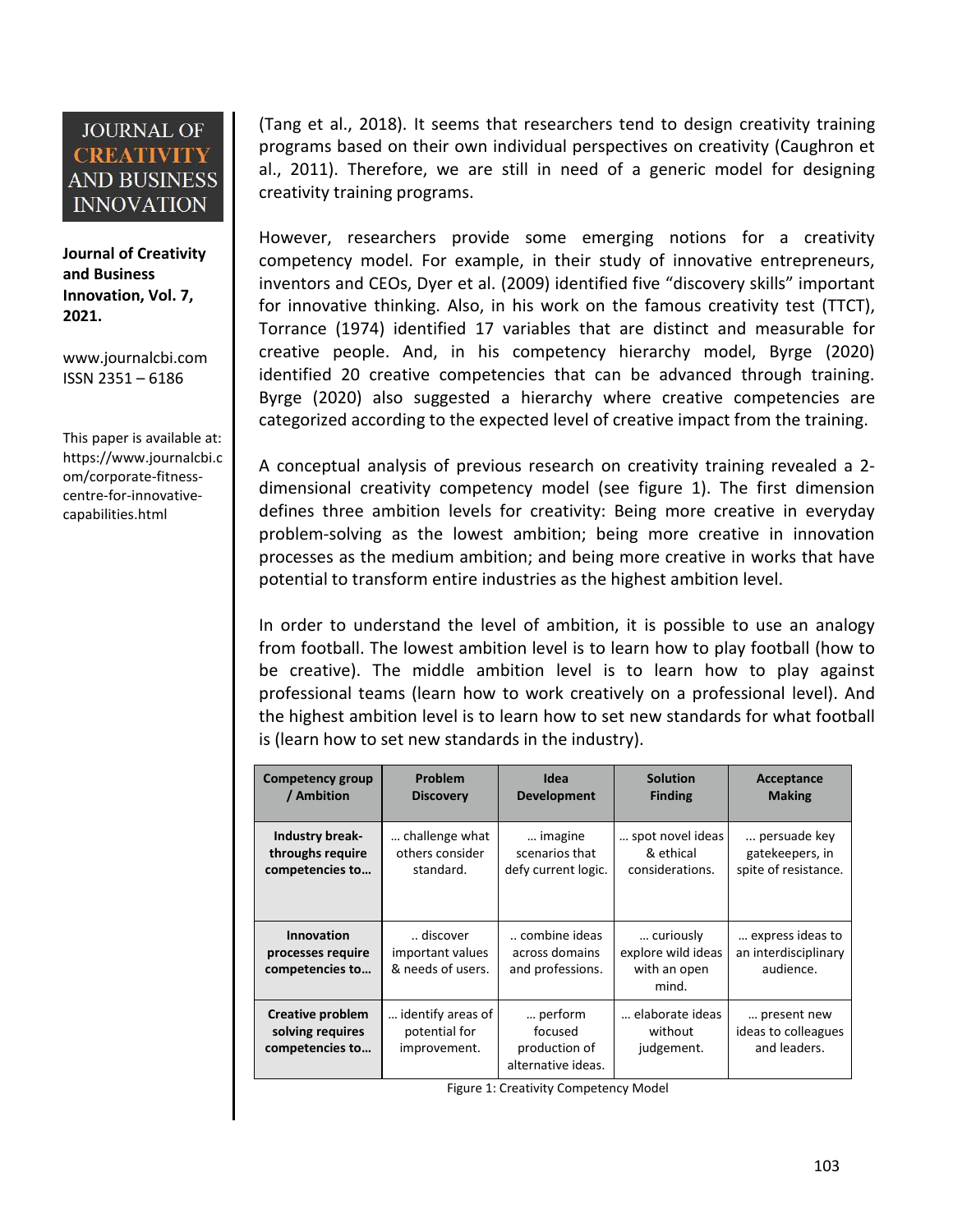**Journal of Creativity and Business Innovation, Vol. 7, 2021.**

[www.journalcbi.com](http://www.journalcbi.com) ISSN 2351 – 6186

This paper is available at: [https://www.journalcbi.c](http://www.journalcbi.com/ideation-using-analogies.html) om/corporate-fitness centre-for-innovative capabilities.html

The second dimension defines four groups of creative competencies: Competencies related to problem discovery as the first group; competencies related to idea development as the second group; competencies related to solution finding as the third group; and competencies related to acceptance making as the fourth group. You need problem discovery competencies to get a good starting point for your creative efforts. You need idea development competencies to increase the number of ideas and directions of thinking. You need solution finding competencies to make more ambitious and learning oriented decisions. You need acceptance making competencies so that your ideas will be accepted by gatekeepers, stakeholders and others.

First, you identify your ambition level for creativity. Next, you identify the group of creative competencies that you need. Now, the model will show you the specific creative competence you need to develop for your organization. For example, organizations with ambitions to become better at solution finding in everyday problem-solving should develop competencies to elaborate ideas without judgement. Organizations with ambitions to become betterat problem discovery in their work on transforming the industry should develop competencies to challenge what everyone else considers standard. And organizations with ambitions to become better at acceptance making in innovative processes should develop competencies to express ideas to a complex interdisciplinary audience, for example by using a mix of communicative means like video presentations, roleplay, prototypes and a pitch.

### **Designing a Creativity Training Program**

Now, imagine you want to design a creativity training program developing competencies to combine ideas across domains and professions.What training content should be used in such a creativity training program? Tang et al. (2018) identified how training programs can include everything from creativity theory and discussion, stories of fictive and real-life role models, creativity tools, practical exercises and workshop activities, counselling, written assignments as well as role-playing, acting and creative movement of the body. Yet, there are not universal models for creating creativity training content.

However, researchers do provide emerging notions for such a model. For example, Scott et al (2004) found that the more successful creativity training programs use "realistic exercises appropriate to the domain at hand." Such exercises may include problems related to trainees' everyday work tasks. Yet, Byrge (2020) found that general creativity (non-domain) exercises can help trainees get used to the new competencies in a "sandbox" experience. Domain related exercises can create fear of judgement or make trainees lose face because wild ideas may be negatively evaluated by colleagues as lack of knowledge about the domain. Byrge (2020) suggests a 2-step model, where step 1 in a creativity training program would be dominated by general creativity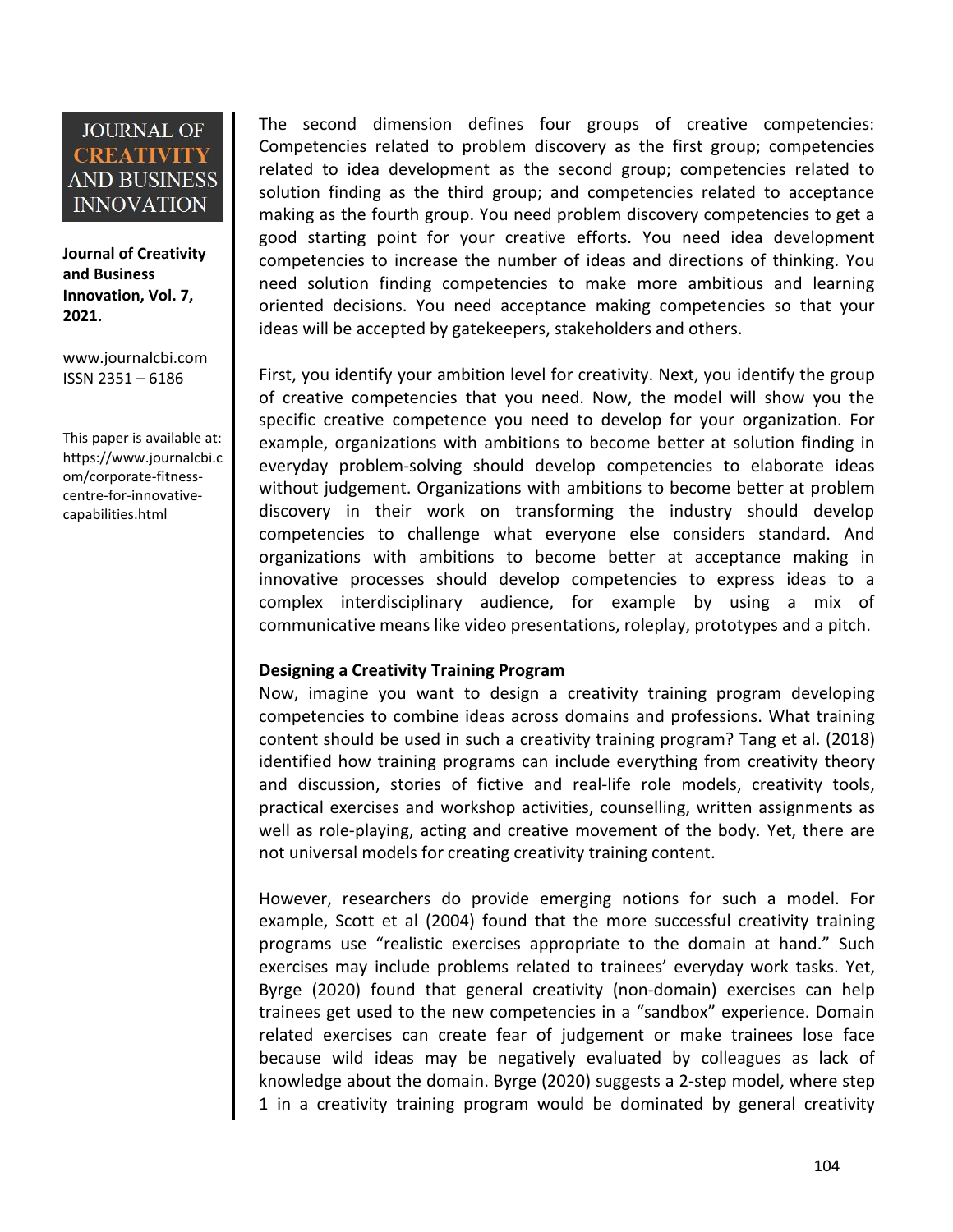**Journal of Creativity and Business Innovation, Vol. 7, 2021.**

[www.journalcbi.com](http://www.journalcbi.com) ISSN 2351 – 6186

This paper is available at: [https://www.journalcbi.c](http://www.journalcbi.com/ideation-using-analogies.html) om/corporate-fitness centre-for-innovative capabilities.html

exercises. As the trainees gain confidence in the new creative competencies, they would move on to step 2 that would be dominated by domain related creativity exercises.

Dyer et al. (2009) suggest a four-step training model: A.Understand, B. Practice, C. Experiment, and D. Gaining confidence. They emphasize "the importance of rehearsing over and over the behaviors (...) to the point that they become automatic", and even suggest to practice on a daily basis. Kelley & Kelley (2012) find that creative confidence may be the most important element and suggest that "half the battle is to resist judging yourself." Byrge (2020) suggests that the trainees go through certain phases during the practice: The most important ones being the intermediate phase where they master the new competence as a tool, and the final phase where they master the new competence like a second nature.

A metaphor from football (soccer) training may help us better understand the need for practice and confidence. If you want to become good at football, then it only helps a little to watch televised football matches or to discuss football over a pint of beer. In football the coach can help you understand your areas of improvement, and can help design a training program to make you make those improvements. Continuous practice will eventually make you master the new football competencies like a second nature during your gameplay.

The same is the case for creativity. We need to develop systematic creativity training programs to advance from merely understanding creativity, to mastering it like a second nature. It is possible to design the training programs as a three-step model:

- Provide understanding on the selected creative competencies and how they can be practiced.
- Facilitate a period of frequent practice using general creativity exercises and domain related creativity exercises.
- Support and assist experiments in using the newly acquired creative competencies on everyday work tasks, meetings, projects, etc.

Step one will help the trainees master the new creative competencies as a concept. Step two will help the trainees master the new creative competencies as a tool (or method). As the trainees move from step one to step three, they will gain multiple successful experiences in applying the new creative competencies. This will help develop their creative confidence and will eventually turn the new creative competencies into a habit for the trainees – to become like a second nature.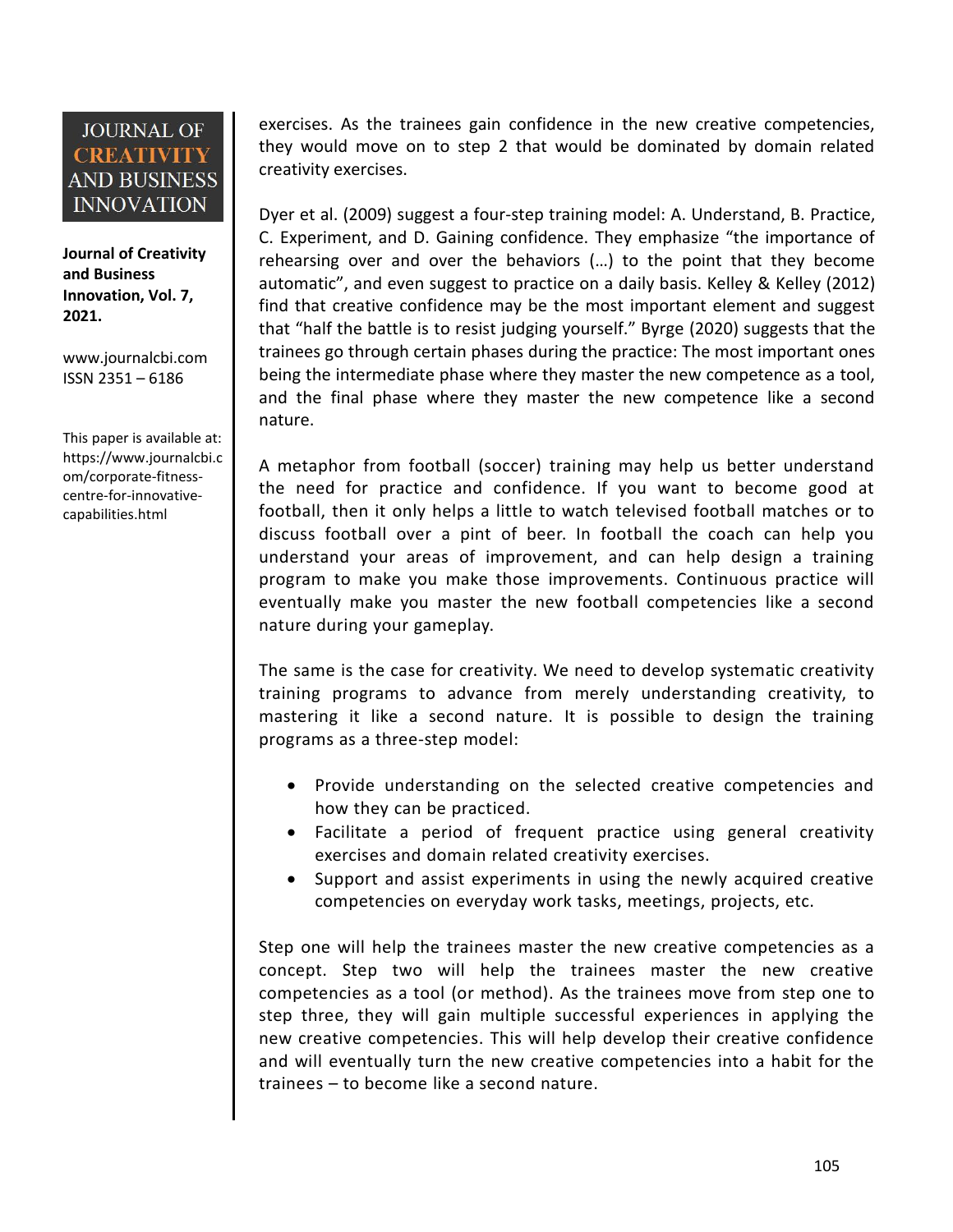**Journal of Creativity and Business Innovation, Vol. 7, 2021.**

[www.journalcbi.com](http://www.journalcbi.com) ISSN 2351 – 6186

This paper is available at: [https://www.journalcbi.c](http://www.journalcbi.com/ideation-using-analogies.html) om/corporate-fitness centre-for-innovative capabilities.html

### **Creativity Training in a large Multinational Medical Company**

During a 2-year period the author followed the implementation of creativity training across five production management teams (118 managers), three sourcing operation teams (104 employees and managers) as well as one quality expert team (19 employees and managers), in a large multinational medical company. The production management teams were implementing creativity training in order to improve their Lean production activities. The sourcing operation teams were implementing creativity training in order to improve their innovation sprint activities. The quality expert team were implementing creativity training in order to improve their complex problem-solving activities.

Following a discussion based on the creativity competency model (figure 1), all teams decided to implement a creativity training program developing competencies to "combine ideas across domains and professions" and to "curiously explore wild ideas with an open mind."

The expectations for the training were as follows:

- Teams would develop a common language about creativity.
- Teams would produce more novel ideas.
- Teams would think up more alternative perspectives before making decisions.
- Teams would be more confident performing complex problem-solving.
- Teams would consider the new creative competencies meaningful for their everyday work tasks.

### **Combine Ideas across Domains and Professions**

The combination of ideas is central to cognitive perspectives on creativity (Ward & Kolomyts, 2010), but it is also evident in business innovation perspectives on creativity (Martins et al., 2015). Dyer et al (2009) suggest that the "insights required to solve many of our most challenging problems come from outside our industry and scientific field", while Bouquet et al. (2018) point out that creativity is to "… apply an existing solution from one domain to another". However, which combinations that lead to great innovations are difficult to predict (Kirby (2012). de Bono (1992) specifically stresses the importance of making random combinations to explore new directions of thinking.

Imagine having to innovate processes related to a supermarket checkout. We need an unrelated random object, profession or organization to help generate new inspiration: Let's choose "Airport." We now search for related problems or interesting features related to an airport. The airport security checks have some related problems that are worth trying to combine with the supermarket checkout. Airport security checks often ask airplane passengers to put their jackets, belts, hand luggage, liquids, phones, tablets and computers into plastic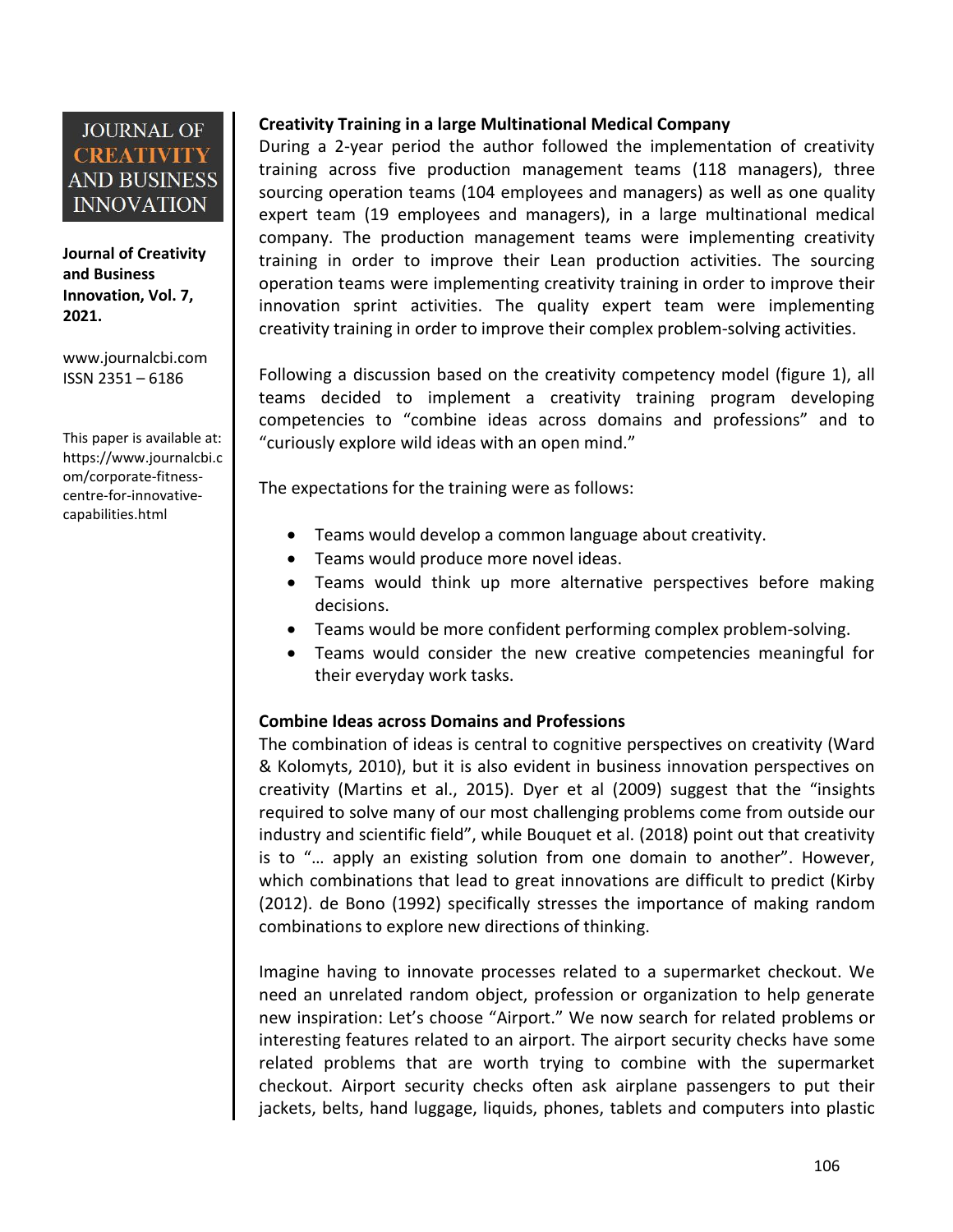**Journal of Creativity and Business Innovation, Vol. 7, 2021.**

[www.journalcbi.com](http://www.journalcbi.com) ISSN 2351 – 6186

This paper is available at: [https://www.journalcbi.c](http://www.journalcbi.com/ideation-using-analogies.html) om/corporate-fitness centre-for-innovative capabilities.html

boxes, and to put these plastic boxes onto a belt taking them into a scanning area. In the supermarket, such plastic boxes could be hanging onto the shopping carts for customers to put their goods into while shopping. Once they arrive at the checkout, there is no need for them to remove all their products from the cart and place them onto the belt. Instead, they simply detach the plastic boxes, with the products inside, from the cart and put them onto the belt. Taking 2-4 plastic boxes from the cart and onto the belt would be easier, faster and more comfortable than having to move each individual product to the belt. Also, the stability of the plastic boxes may reduce the risk of damage to soft products like fruit and vegetables. This is an example of how to combine ideas from airport security checks with the supermarket checkout.

The training exercises developing competencies to "combine ideas across domains and professions" were designed to provide multiple positive creative experiences similar to the example above.

### **Curiously Explore Wild Ideas with an Open Mind**

Curious exploration is considered as a fundamental element for successful innovators, entrepreneurs and creators. Considering the "world as their laboratory" (Dyer et al., 2009), creative people do not mind exploring what may result in a dead end. Such a result is not a failure, rather it is considered new learning. In the search for better solutions, creative people postpone making up their mind while searching for new perspectives that extend or challenge their current understanding. Dyer et al. (2009) found that innovators set up so-called improbably thought' experiments to initiate creativity, like "what if we were legally prohibited from selling to our current customers?" It is about dismantling deeply held assumptions (Kyrbi, 2012), to better see the problems and ideas from new perspectives. Bouquet et al. (2018) find that expertise makes it difficult to keep an open mind, thus reducing the chance for new insights". They suggest that asking uninhibited questions like "what if…?" can help steer away from this unconscious blinding*.*

Imagine working for a large doctor's clinic. One of the leaders suggests installing a drive-thru system similar to that at McDonalds and Burger King. Patients could then sit in their car and be seen by their doctor through the window  $-$  as an appointment-free faster service for those who are busy. You may instantly like or dislike the idea. However, the key is to defer making up your mind about this idea. Also, do not share your immediate opinion about the idea to others. This will only put you in a situation of positioning, thus potentially leading to an endless argumentation where you try to defend your ideas while attacking others' ideas. Curious exploration is not about winning an argument, rather it is about learning as quickly as possible. It is about having an open mind so you can truly understand others' perspectives as well as perspectives that are beyond that of your team. Now, first you explore only the potential positive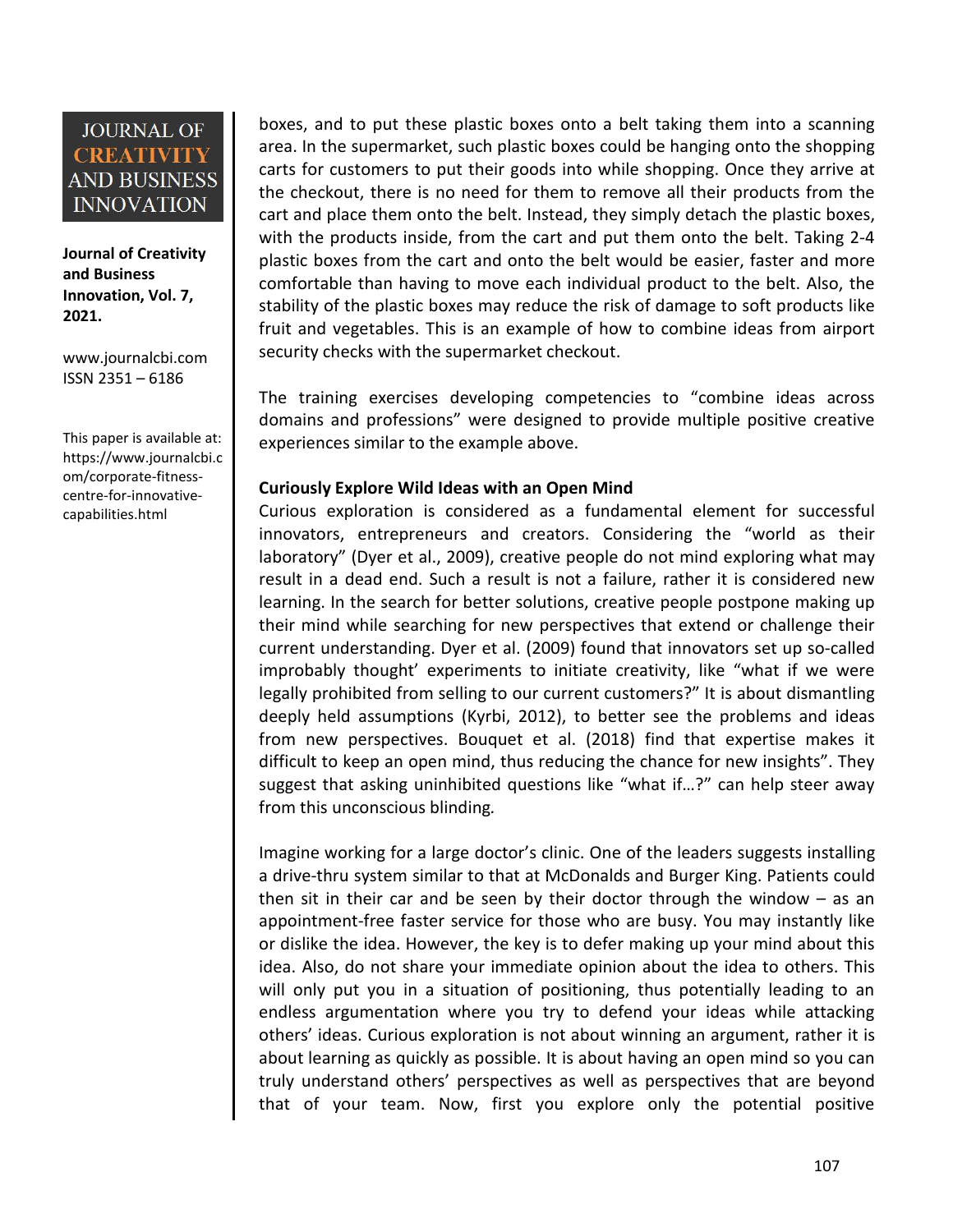**Journal of Creativity and Business Innovation, Vol. 7, 2021.**

[www.journalcbi.com](http://www.journalcbi.com) ISSN 2351 – 6186

This paper is available at: [https://www.journalcbi.c](http://www.journalcbi.com/ideation-using-analogies.html) om/corporate-fitness centre-for-innovative capabilities.html

consequences that may derive from this idea. Focusing only on positives will create a cognitive spiral effect that will make it easier for everyone to come up with even more positives. It is also easier to understand all these positives because everyone has an open mind, not trying to argue for or against any particular position. Next, you explore only the potential negative consequences that may derive from this idea. And finally, you explore potential alternative ideas that may bring about some of the same identified positives without having the same identified negatives. This is an example of how to curiously explore a wild idea like a "drive-thru system at a doctor's clinic" with an open mind.

The training exercises developing competencies to "curiously explore wild ideas with an open mind" were designed to provide multiple positive creative experiences similar to the example above.

#### **Research Procedure**

The creativity training program was implemented across the nine teams using the following six steps.

- The author conducted a series of meetings with team managers discussing ambitions, rationale and the intention of the creativity training program related to each team.
- The author designed a 12-week creativity training program for each team: the first six weeks developing competencies to "combine ideas across domains and professions," and the final six weeks developing competencies to "curiously explore wild ideas with an open mind." Domain related creativity exercises were co-developed with team managers and team ambassadors. All training exercises were designed based on the exercise design system developed by Byrge (2020). See figure 2-5 for examples of exercises from the training program applied for the 12-weeks training.
- Each team participated in two workshops (a kickstart workshop and a mid way workshop). During these workshops the teams were introduced to the ambitions, rationale and intention of the training. The workshop included several creativity training exercises similar to those in the training program.
- The 12-week training period was divided into two six-week phases with a short break in between. In the first training phase the teams met 10-15 minutes per day, five days a week, to perform creativity exercises. They performed these exercises in pairs that rotated every day, so that they had a chance to experience being creative with several different team members in a one-to-one setting. In the final training phase, the teams met 20-25 minutes per day, two/three days a week, to perform creativity exercises. They performed these exercises in small groups of 3-5 that rotated once a week, so they had a chance to experience being creative with many different team members in a team setting. The training exercises were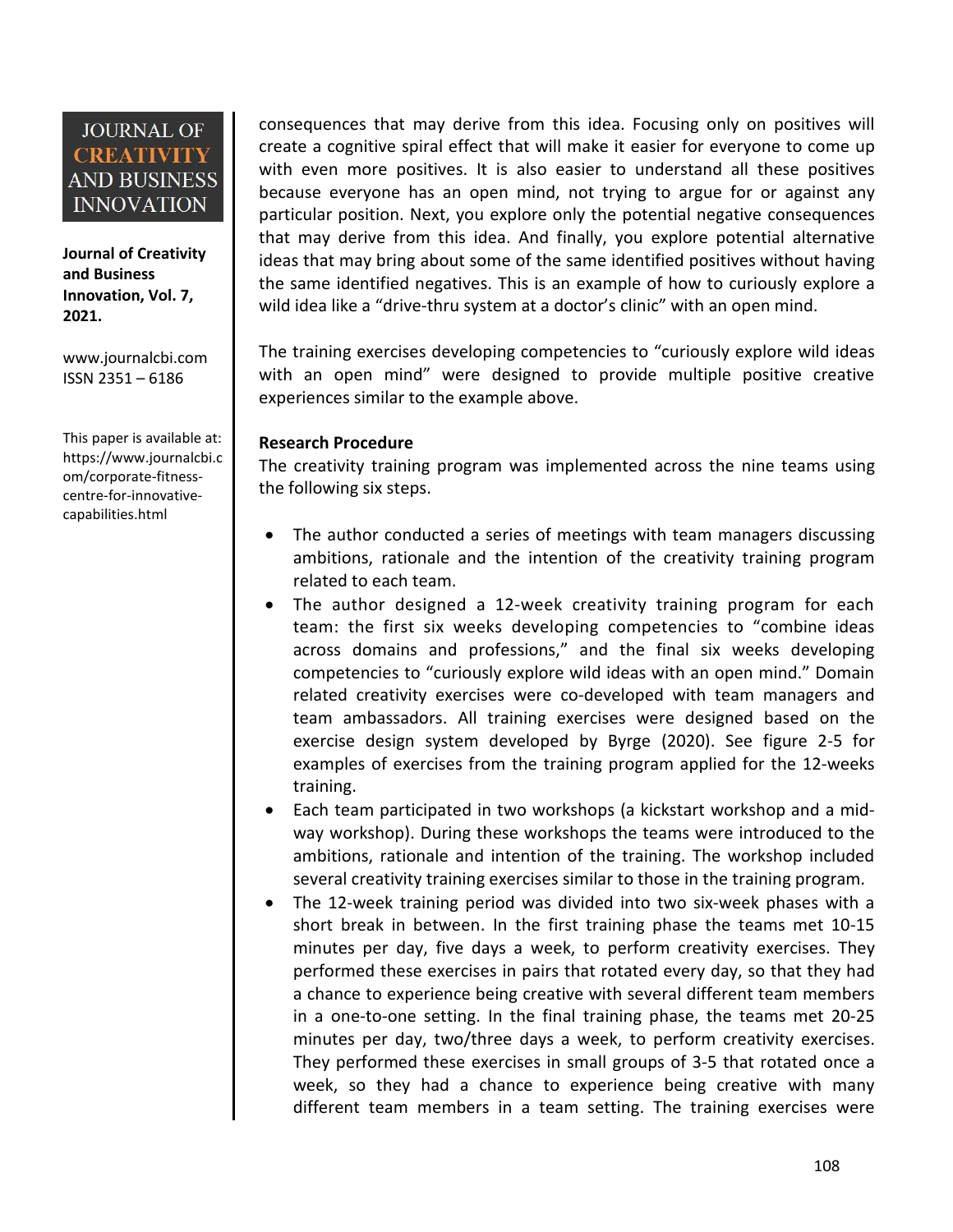**Journal of Creativity and Business Innovation, Vol. 7, 2021.**

[www.journalcbi.com](http://www.journalcbi.com) ISSN 2351 – 6186

This paper is available at: [https://www.journalcbi.c](http://www.journalcbi.com/ideation-using-analogies.html) om/corporate-fitness centre-for-innovative capabilities.html

scheduled (whenever possible) in the mornings in order to increase the chance for a positive transfer effect to other activities during the work day.

- At the end of the training period each team participated in a short endseminar. During this seminar the teams were reminded of the ambitions, rationale and intention of the training. The seminar included discussions on how and where to apply these new creative competencies and confidence in everyday work tasks.
- After the end-seminar the teams continued their training following one of three approaches. One team introduced obligatory monthly creative sessions applying the new creative competencies on relevant domain problems; three teams were encouraged to participate in regular innovation challenges; and five teams were continuing with weekly creativity exercises (a mix of domain related and general creativity exercises).



Figure 2: First example of an exercise to develop competencies to combine ideas across domains and professions.



Figure 3: Second example of an exercise to develop competencies to combine ideas across domains and professions.

Data was collected before, during, and after the implementation of creativity training. The first data was collected five months prior to the first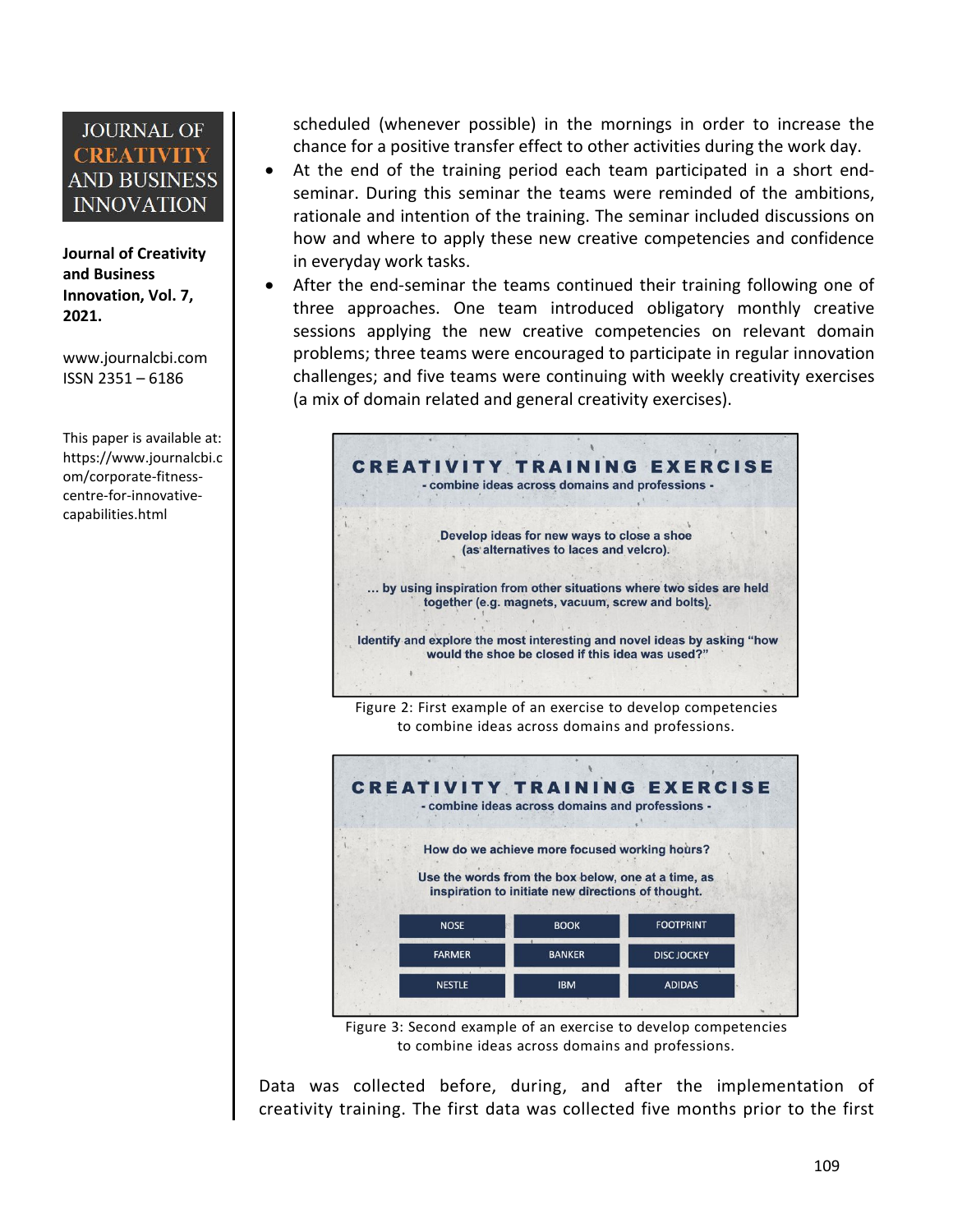**Journal of Creativity and Business Innovation, Vol. 7, 2021.**

[www.journalcbi.com](http://www.journalcbi.com) ISSN 2351 – 6186

This paper is available at: [https://www.journalcbi.c](http://www.journalcbi.com/ideation-using-analogies.html) om/corporate-fitness centre-for-innovative capabilities.html

team's kickstart workshop (P3). The last data was collected 12 months after the first team's end-seminar and two months after the last team's end seminar (P5). The primary data was collected using the following three key sources:

- The author played a role as an engaged scholar in the planning, execution and reflection on the creativity training. This provided a deep and broad insight from team managers, employees, human resource managers, training coordinators and creativity ambassadors.
- The author performed a total of 27 semi-structured interviews with team managers and selected employees as well as training coordinators. The interviews were primarily focused on understanding how the training affected the daily work life for the teams.
- The author conducted two surveys for each of the five production management teams, a total of 10 surveys. These surveys were focused on understanding the engagement in the creativity training, the motivation for becoming more creative, and the transfer of the new creative competencies to everyday work tasks.



Figure 4: First example of an exercise to develop competencies to curiously explore wild ideas with an open mind.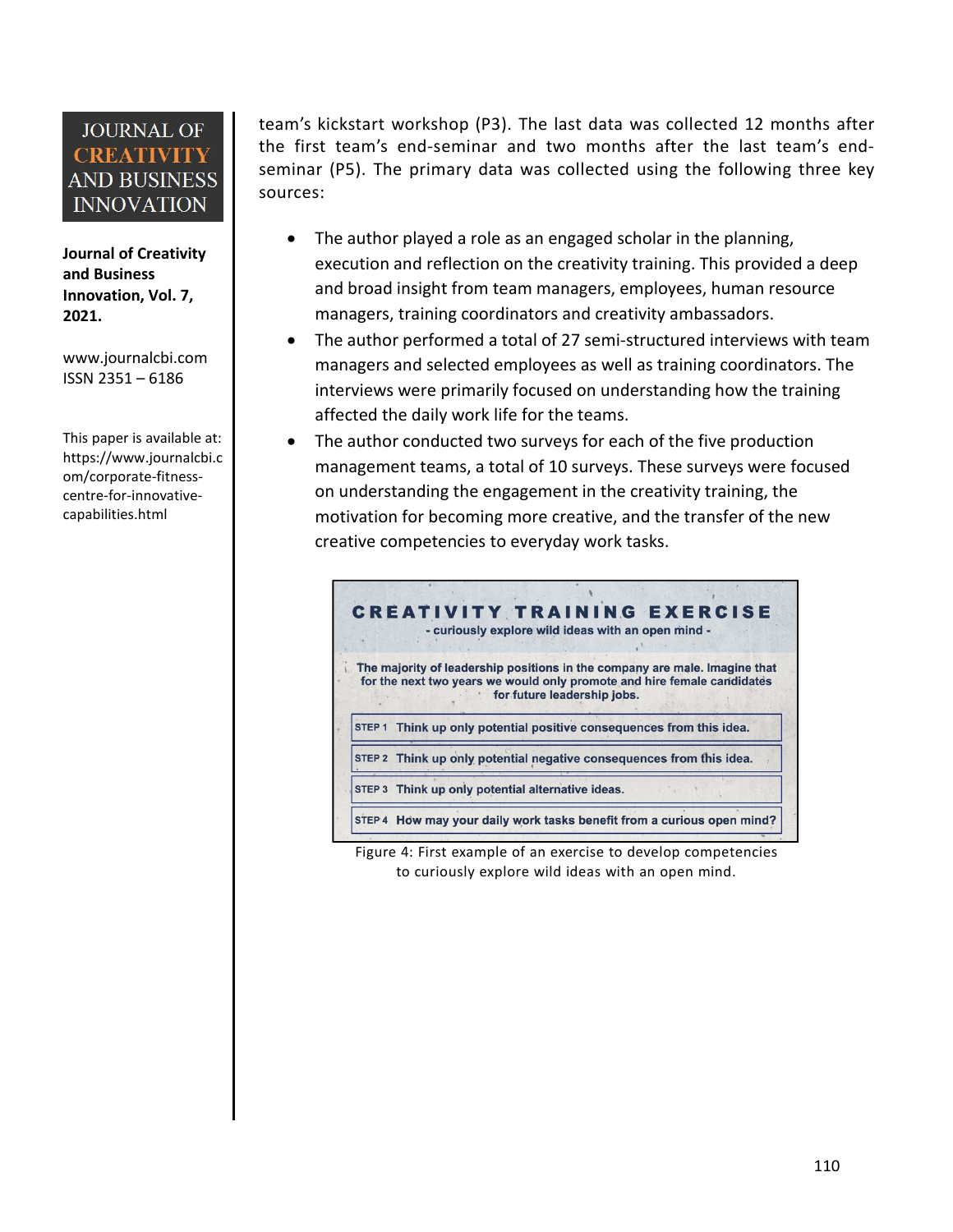**Journal of Creativity and Business Innovation, Vol. 7, 2021.**

[www.journalcbi.com](http://www.journalcbi.com) ISSN 2351 – 6186

This paper is available at: [https://www.journalcbi.c](http://www.journalcbi.com/ideation-using-analogies.html) om/corporate-fitness centre-for-innovative capabilities.html



Figure 5: Second example of an exercise to develop competencies to curiously explore wild ideas with an open mind.

#### **Results**

A conceptual analysis of the data resulted in the following findings.

### *Teams would develop a common language about creativity.*

The team managers expected that the teams would develop a common language about creativity. One of the first signs of this new language was seen in the demystification of the term "creativity." It quickly became accepted that creativity is not simply an artistic talent reserved for those born this way. Nor is it just an alternative definition of innovation.

Interactions on creativity evolved to include more elaborate definitions of creative thinking, creative behavior, creative problem solving as well as formal procedures for what is meant by a creative meeting, session or workshop. One of the team managers reported how he saw "a clear improvement" in developing a language of creativity in his team.He gave an example of how he uses a picture from one of the creativity training exercises as a symbol for when he expects creative efforts from his team. When he shows the picture at the start of a meeting or project work, then team members quickly get into the creative mode.

The emergence of a new language about creativity was particularly clear when the teams were doing work, attending meetings or performing innovation challenges with other colleagues, who had not attended the creativity training. There were several reports of how much easier it was being creative with other creativity trainees than with colleagues from teams that had not participated in the training.

The new language about creativity also gave new understandings about when to be creative and how to be creative. One employee reflected "who knew it was possible to practice creativity – that it is not just for the yellow Insight profiles,"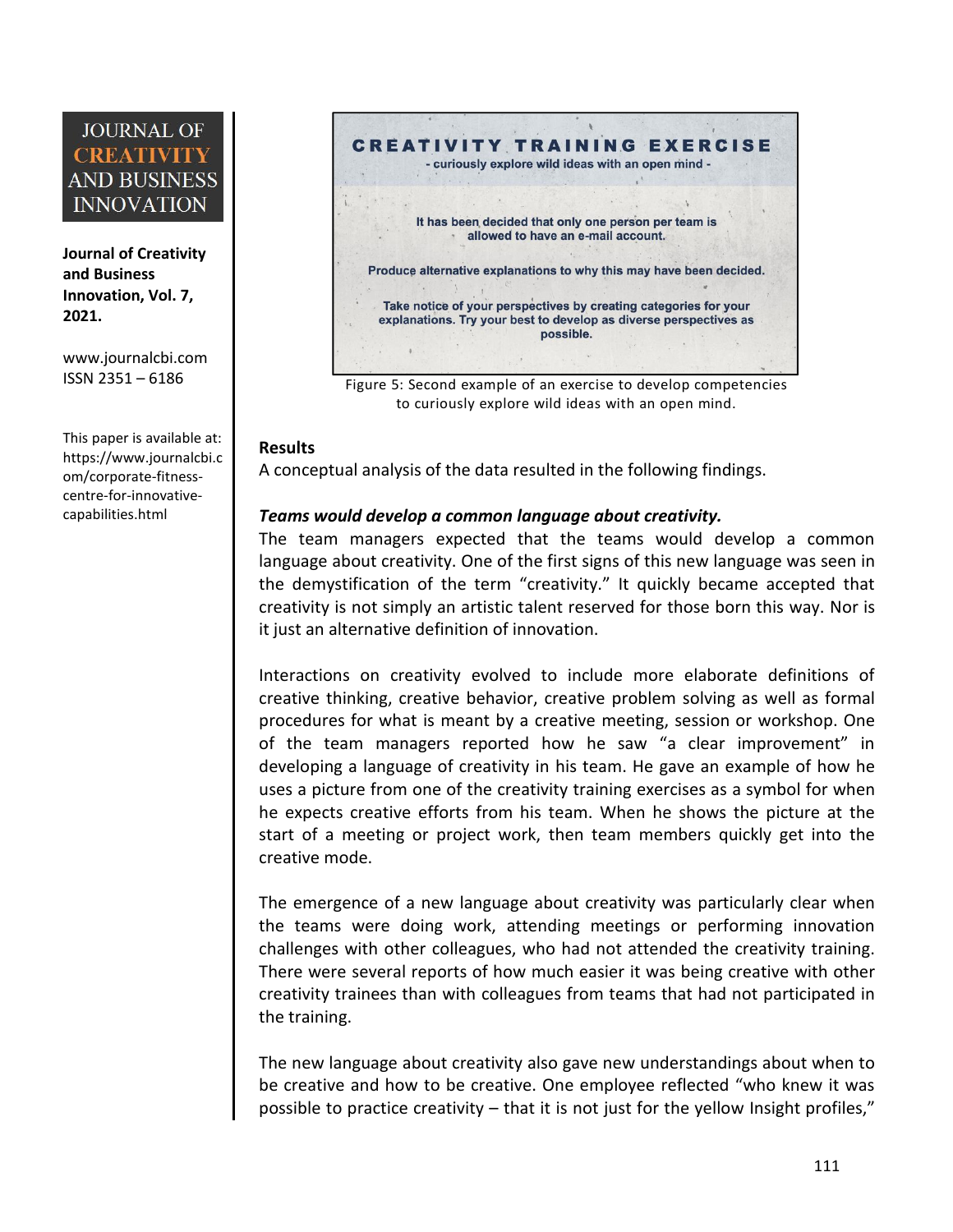**Journal of Creativity and Business Innovation, Vol. 7, 2021.**

[www.journalcbi.com](http://www.journalcbi.com) ISSN 2351 – 6186

This paper is available at: [https://www.journalcbi.c](http://www.journalcbi.com/ideation-using-analogies.html) om/corporate-fitness centre-for-innovative capabilities.html

while another reported how he had never before (before the training) been aware of "… what helps initiate a creative process, and when creativity may be valuable".

A team manager suggested that the emergence of this new language on creativity seemed to help establish a common cross-team, cross-department and cross-site culture for how to solve complex problems together.

### *R1. Teams would produce more novel ideas.*

The team managers expected that the teams would produce more novel ideas as a result of the training. It is possible to define novelty on a relative scale, where ideas that are historically new (new to mankind) are at the highest level, while ideas that are only new to the individual are at the lowest level. In between these extremes we will find ideas that are new to the team, new to the organization, new to the industry, etc.

There was a consistent experience that it became easier to produce more ideas and ideas of higher novelty, although only few managers and employees experienced producing something that they considered historically new. One reported how he had not seen any of those "… I am blown away" -type of ideas. Rather he experienced that the training gave a good "… space for being creative with colleagues." An employee explained how the training had allowed her to "… think up wild thoughts and bring about crazy ideas," and she elaborated how "… some of these ideas may end up being genius."

Another reported how her team had "... become far better at thinking up new ideas." She explained how her team for years had been using Lean for continuous improvement of their processes, and how the training felt like a "higher level of Lean, where more ideas and more advanced ideas were introduced." She elaborated: "At first I thought it seemed silly to spend time practicing creativity, but now I have learnt to produce ideas on command."

The analysis also revealed an increase in the creative perseverance for producing more ideas. One employee reported: "I push myself for more ideas each time I need to make a decision, and if I have few (ideas)  $-$  then I ask somebody, not directly involved, for help to produce more ideas." Another employee had started consequently asking fellow colleagues to consider more solutions during everyday problem-solving meetings. Yet another reported: "I feel that I am now able to squeeze out more ideas that I have inside of me." A manager explained how she often hears her employees talking about their "great inventions" over a cup of coffee, after finishing a daily training exercise.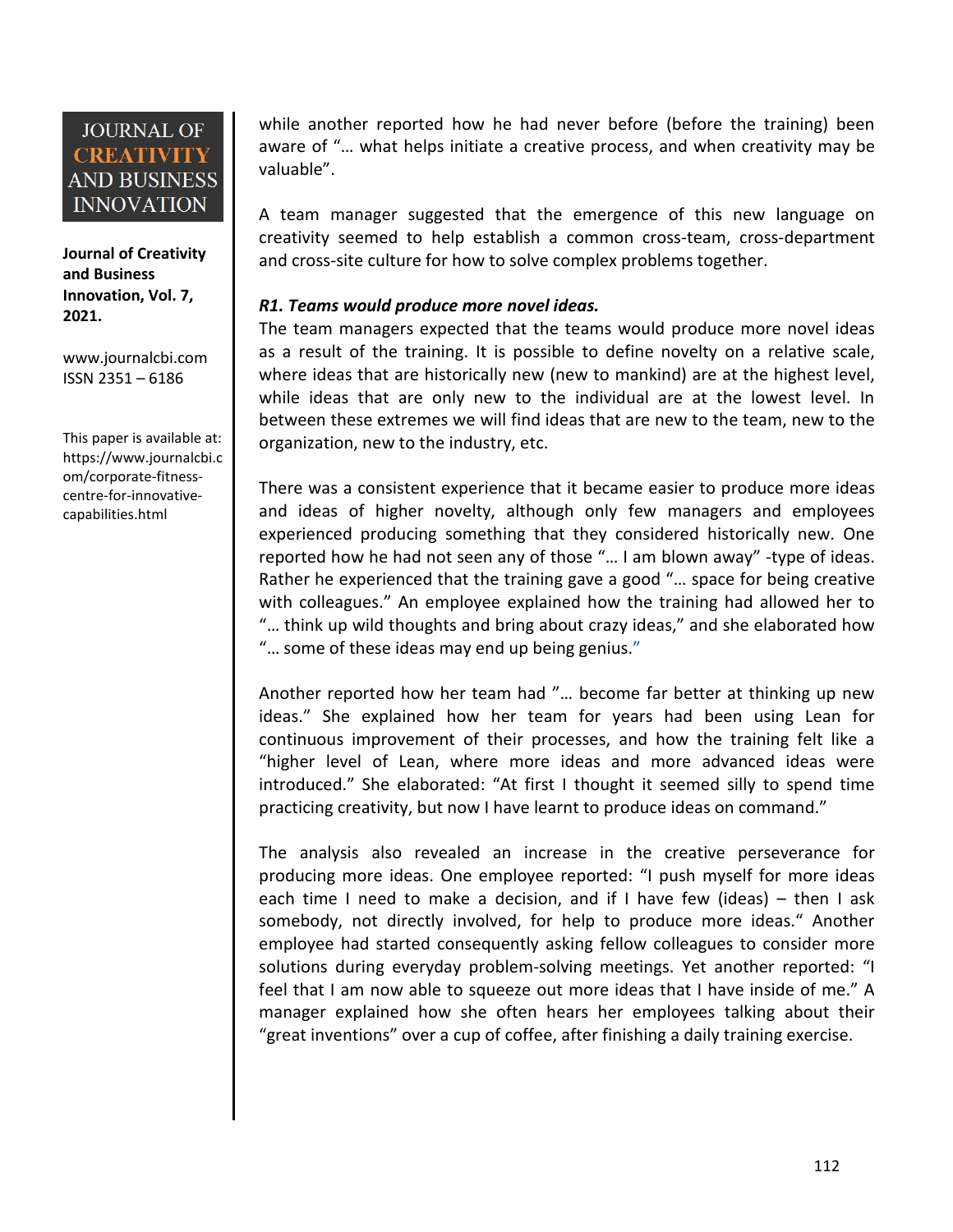

**Journal of Creativity and Business Innovation, Vol. 7, 2021.**

[www.journalcbi.com](http://www.journalcbi.com) ISSN 2351 – 6186

This paper is available at: [https://www.journalcbi.c](http://www.journalcbi.com/ideation-using-analogies.html) om/corporate-fitness centre-for-innovative capabilities.html

### *R2. Teams would think up more alternative perspectives before making decisions.*

The team managers expected that the teams would think up more alternative perspectives as part of decision-making processes. The notion is that more alternative perspectives would provide a better foundation from which to make decisions. That it would disrupt the traditional strong positioning that takes place during decision making processes and thus lead to a more curious open minded process.

One of the team managers explained how he had started systematically presenting several alternative perspectives as well as their pros and cons, when he delivers his recommended solutions to his superior. He made it clear to his employees how he also expected them to do the same, when they present ideas to him. He wanted to know what other ideas they had considered before making up their mind about which solution they consider to be the best. An employee explained how, when a fellow colleague approached her with an idea, she would ask them: "Can I hear your alternative ideas." There was a clear cross-team effect on how employees and managers started to expect their colleagues to be more open minded in creative problem solving. Ateam manager even suggested that the training has helped "…ease the communication on ideas among people and leadership."

However, the most consistent effect was more related to how both managers and employees found themselves to be more open minded. One employee reported how she could now more easily overcome her "negative attitude" towards other peoples' ideas, and explained how she now tried "being the first one to challenge my own ideas." Another reported that it was now easier to follow other peoples' perspectives. That it was even easier to stay open minded in trying to understand why a colleague may have done something that, at first, may seem like a bad idea. A third employee reported how they have become "… better at exploring new directions of thinking." Yet another employee explained how she has "… started to think bigger and evaluate all possible consequences for the case" explaining how it helps "…not to drive yourself into a frame." The most consistent experience was related to how it became easier to accept alternative opinions and learn the assumptions behind these opinions  $-$  to temporarily try to look at the problem from the same perspective as colleagues.

### *R3. Teams would be more confident performing complex problem-solving.*

The team managers expected that the teams would become more confident performing complex problem-solving. The notion was that an increased level of creative confidence would increase the likelihood that the new creative competencies would result in actual creative thinking and behavior.

One team manager identified a significant difference in employees' attitude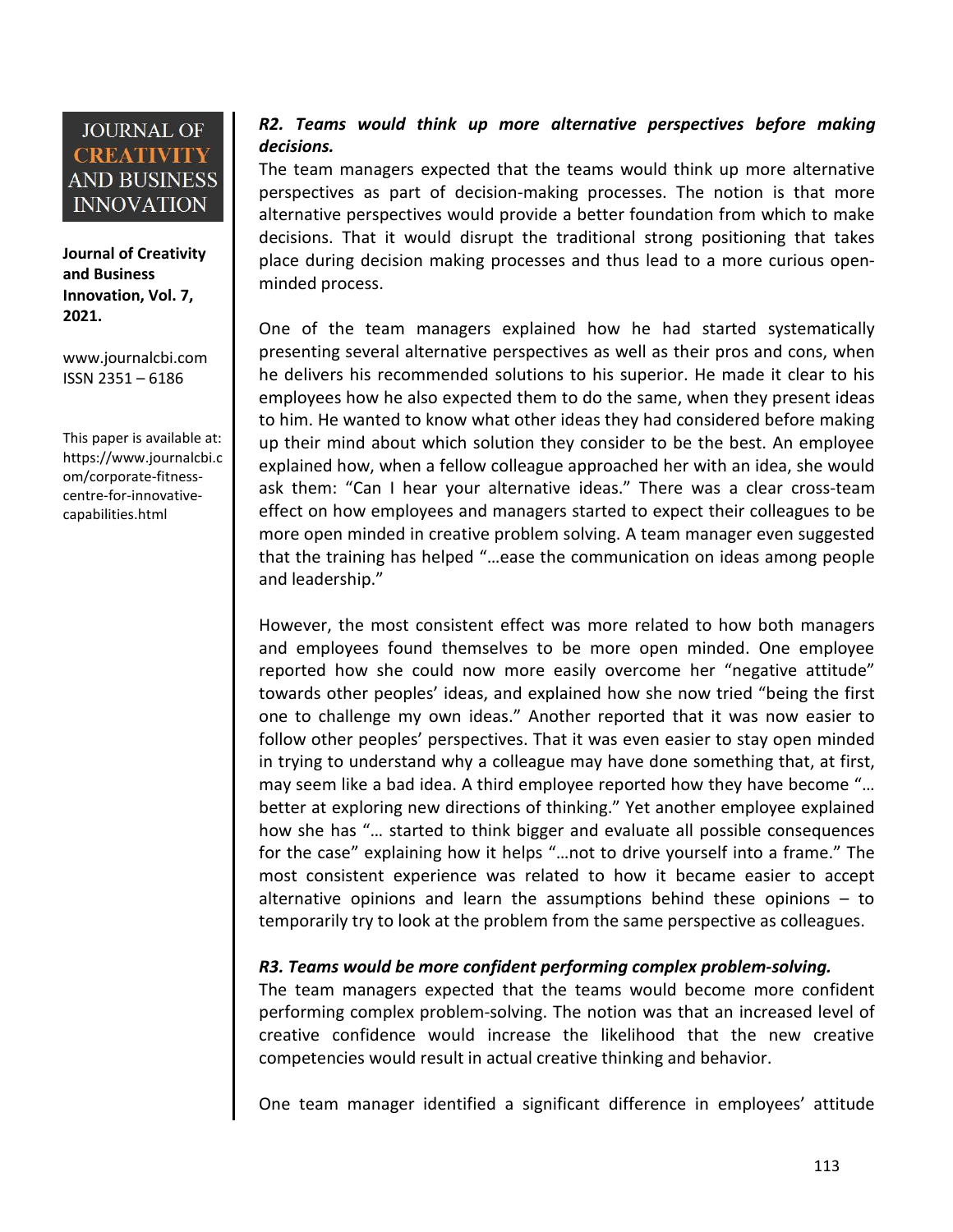**Journal of Creativity and Business Innovation, Vol. 7, 2021.**

[www.journalcbi.com](http://www.journalcbi.com) ISSN 2351 – 6186

This paper is available at: [https://www.journalcbi.c](http://www.journalcbi.com/ideation-using-analogies.html) om/corporate-fitness centre-for-innovative capabilities.html

towards creative problem solving. She explained how her team "had becomefar more positive towards working on complex problems," and that her team "seemed far more comfortable working creatively with colleagues." She reflected on how her team used to be resistant towards taking on complex problems, and that they tend to postpone working on such problems. Now they seem to enjoy the complex problems, and they more often start working on them right away. An employee reported how the complex problem-solving ideation used to stallafter a few ideas. Now, it seems easier to continue the production of ideas for such problems.

Managers and employees consistently reported how they had a "*wish for"* applying creativity in everyday work tasks. However, some managers and employees expressed how their lack of creative confidence, though improved during the training, was still a barrier for applying creativity across allkinds of work tasks. While most were confident applying creativity on individual work tasks and in work that obviously needed creativity, some reported that they were afraid how colleagues would react if suddenly a meeting would be conducted in a creative way. Also, some employees and managers were unsure if the creative efforts during a meeting would lead to the results they were hoping for. This fear would sometimes result in meetings and work tasks being planned in traditional (non-creative) ways.

It seems that the most important advancement in creative confidence was related to the individual level, and to a lesser degree related to the social level. This was most evident in their self-perception. One employee reported how, at the beginning of the training, she felt uncomfortable expressing her wild ideas. Now, she finds it increasingly fun, interesting and energetic. Another explains how she has learnt more about her creative strengths, and that she has experienced how it is okay "… to be strong in some creative processes and less strong in others."

### *R4. Teams would consider the new creative competencies meaningful for their everyday work tasks.*

The intention of the creativity training was to develop new creative competencies and confidence that could be integrated into everyday work tasks, not to introduce new alternative process methods or tools. As such, it was an expectation from team managers that the employees would transfer the new competencies into their everyday work tasks.

The analysis revealed what seems to be a three-step transfer of the new creative competencies to everyday work tasks. Step one was to perform the creativity training exercises. In this step, managers and employees seemed to prefer focusing primarily on gaining the new creative competencies and confidence, and less on using them in their work tasks. Step two was a period of applying the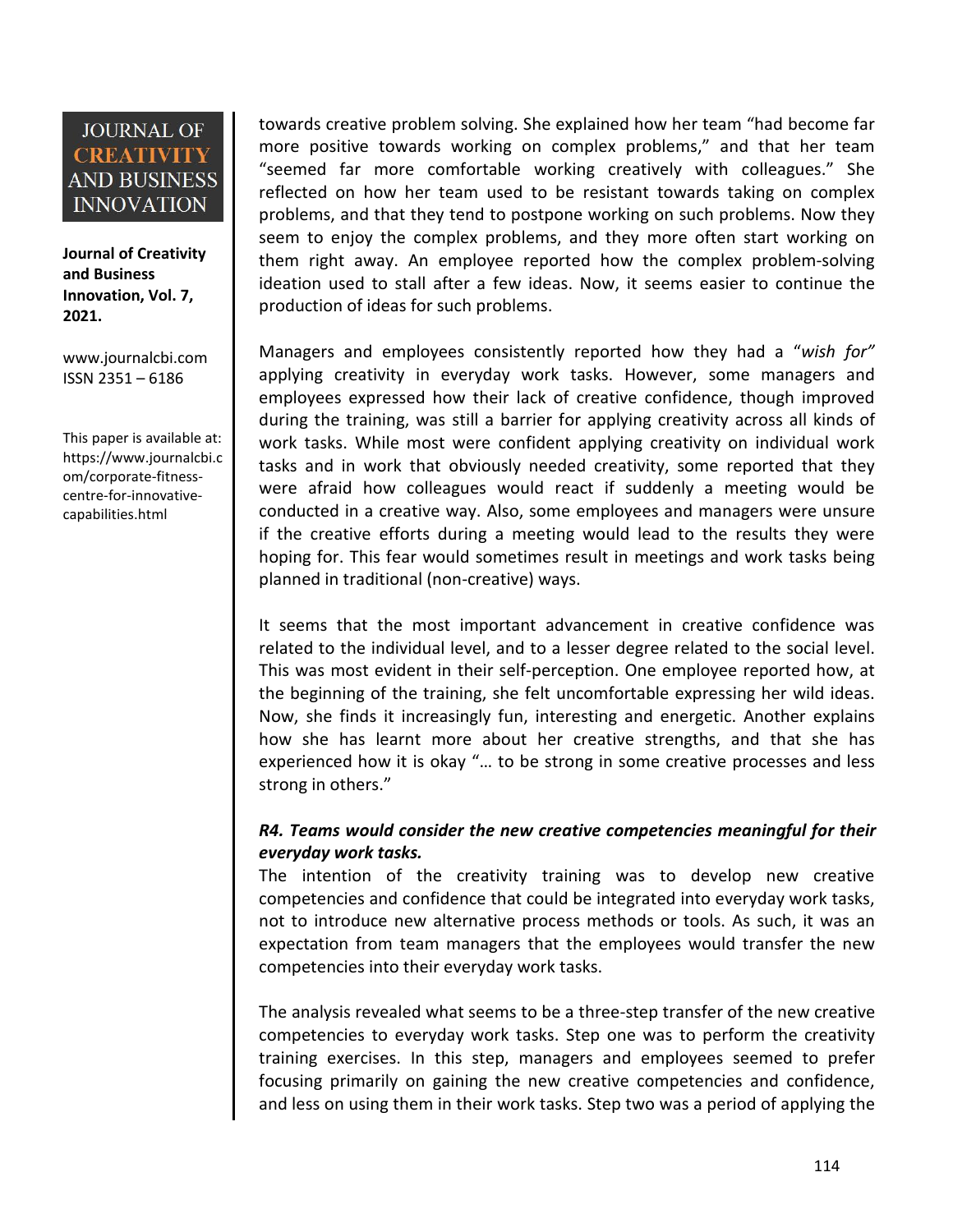**Journal of Creativity and Business Innovation, Vol. 7, 2021.**

[www.journalcbi.com](http://www.journalcbi.com) ISSN 2351 – 6186

This paper is available at: [https://www.journalcbi.c](http://www.journalcbi.com/ideation-using-analogies.html) om/corporate-fitness centre-for-innovative capabilities.html

new creative competencies during formal meetings and project workshops. During this step, it was necessary to have the organizer of the meeting or the workshop to facilitate the participants to be creative. Step three was a period where employees started applying the new creative competencies in their everyday work tasks. During this step, team managers started setting expectations for employees' creative performance.

The preparations for step one revealed critical issues to be handled as part of the planning of creativity training. In three of the teams, the managers were hesitating towards the amount of time needed for performing the weekly training, how they were supposed to measure the effect from the training during everyday team management, and how they could communicate the intention of the training to the trainees. Also, these team managers were all hoping for instant effects, as opposed to the other team managers that had a more long-term "journey" perspective on the effect from the training. In order to avoid confusion among trainees regarding the priority and intention of the training, it was decided to postpone the training for these three teams until this hesitation had been met with hands-on solutions. One of these solutions included a leadership tool for how to set expectations for creative thinking and behavior during everyday work tasks. Another solution was to have more training weeks with less training days per week. In one team it was decided to make a larger portion of the training exercises based on real problems directly related to the team (domain related creativity exercises). And finally, these team managers took an extra effort explaining how the new creative competencies were to help improve specific work tasks in the teams. Yet, these three teams were still having the most difficulties making the trainees comply to the training exercises, thus ending up with more cancelled training exercises than the other teams.

While step one and two were dominated by direct facilitation and structure, it seemed that step three was more dynamic and unpredictable. In some teams, employees quickly started applying the new creative competencies in all sorts of everyday work tasks and personal life situations, including budget discussions, strategic processes, workshops, house renovation, project work, interviews, stakeholder involvement, developing new test systems, inventing new kids' games, and developing a new online monitoring system, as well as for asking critical questions and handling production deviations. These applications of creativity were quite informal and sometimes the employees did not even recognize that they had applied their new creative competencies until after the meeting or after completing the work task.

However, other teams were focused on making a more formal transfer of the new creative competencies, like integrating creativity into the standards for how to conduct formal Lean processes or into the standards for how to handle formal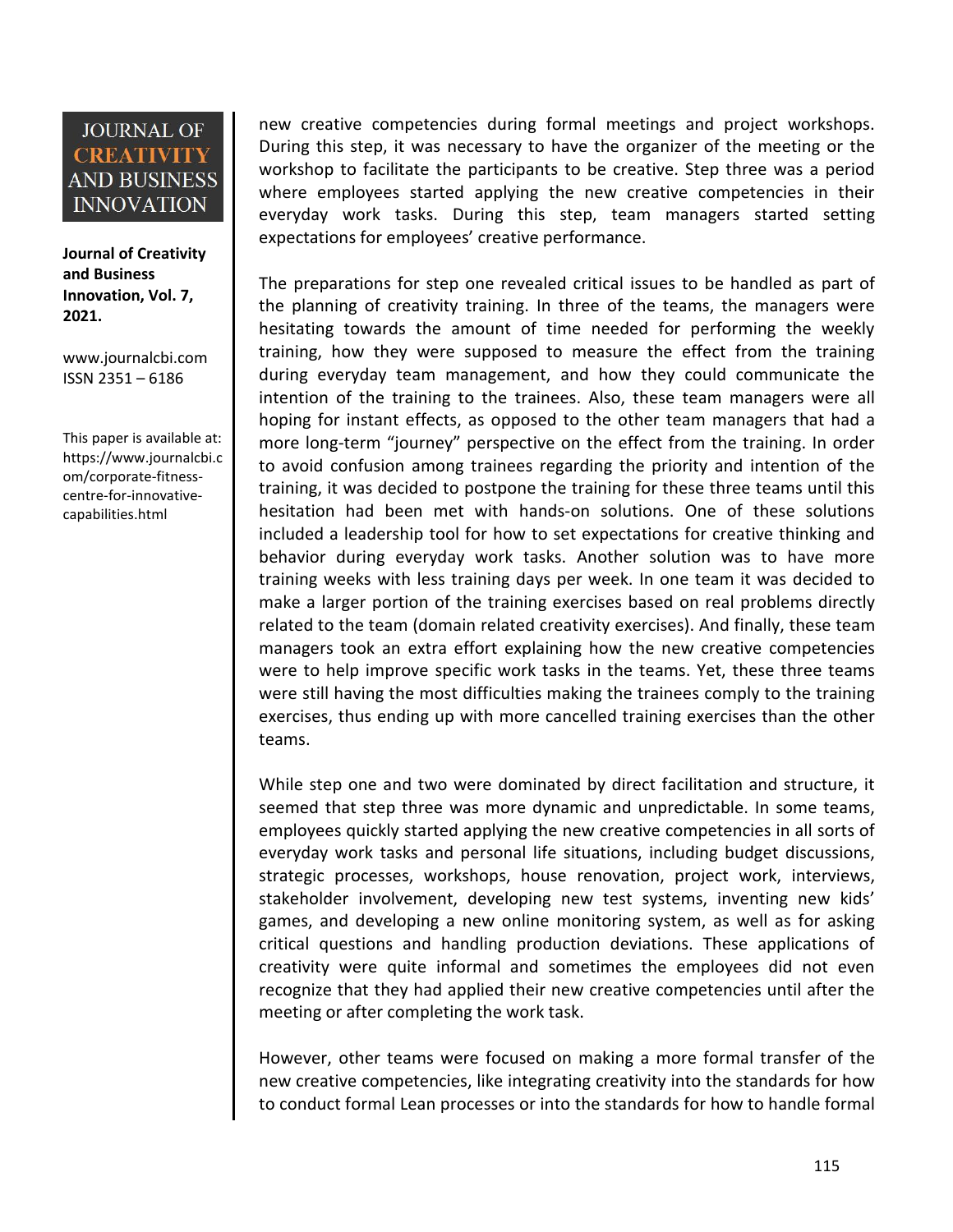**Journal of Creativity and Business Innovation, Vol. 7, 2021.**

[www.journalcbi.com](http://www.journalcbi.com) ISSN 2351 – 6186

This paper is available at: [https://www.journalcbi.c](http://www.journalcbi.com/ideation-using-analogies.html) om/corporate-fitness centre-for-innovative capabilities.html

deviations in production. This formal transfer of creative competencies seems to be more complex. One manager reported that, while the "… training generally made sense, it was difficult to prioritize a formal integration of the new competencies - between all other business activities". He explained how he felt fatigue among some of his employees, and that they had difficulties seeing how it would benefit their formal work processes. He continued explaining how he and his team "… need to be patient. It can take some time for all to understand how we can use it in our daily business." Another team manager made his expectations clear, explaining how he would no longer tolerate statements like "I am not here to be creative; I am here to work." He repeatedly communicated how creativity should be part of how to perform everyday work tasks, not something separated from this. Setting clear, yet patient, expectations for the application of creativity seems to help get the momentum going. As one employee puts it: "He (the manager) has strongly communicated that we need to prioritize this. This made it easier. It helped keep the spirit high." She elaborates how this management support helped those intrinsically motivated for creativity to overrule those who suggest to keep doing it "the traditional way".

There was generally a positive experience of the creativity training across all teams. Although three employees felt negative towards the training and made it clear how it did not make sense for their everyday work tasks, most other employees either agreed or completely agreed that the training made sense for their everyday work tasks. Unfortunately, it was not possible to identify and interview these three respondents to better understand their supposedly negative experience about creativity or creativity training. The perception across the teams was consistently positive overall. One team even had an impressive feedback of five out of five on all questions related to the training and its effect on everyday work. One employee even reported how his futurework role will be to "… think out of the box."

### *R5. Other results*

During the 2-year period of this study, other teams in the medical company started implementing creativity training. Unfortunately, it was not possible to collect data from these teams consistently from both before, during and after the creativity training. However, it was possible to collect some data related to the design of the training as well as on the implementation of the training. An interesting finding revealed five unique approaches for making decisions on the design and implementation of the training: A top-down approach where the management made most decisions; an ambassador driven approach where one or two of the employees would make most decisions; a democratic approach where employees would vote about the most important decisions; and finally a voluntary approach where an internal HR or process consultant would make most decisions and employees would join the training on a voluntary basis.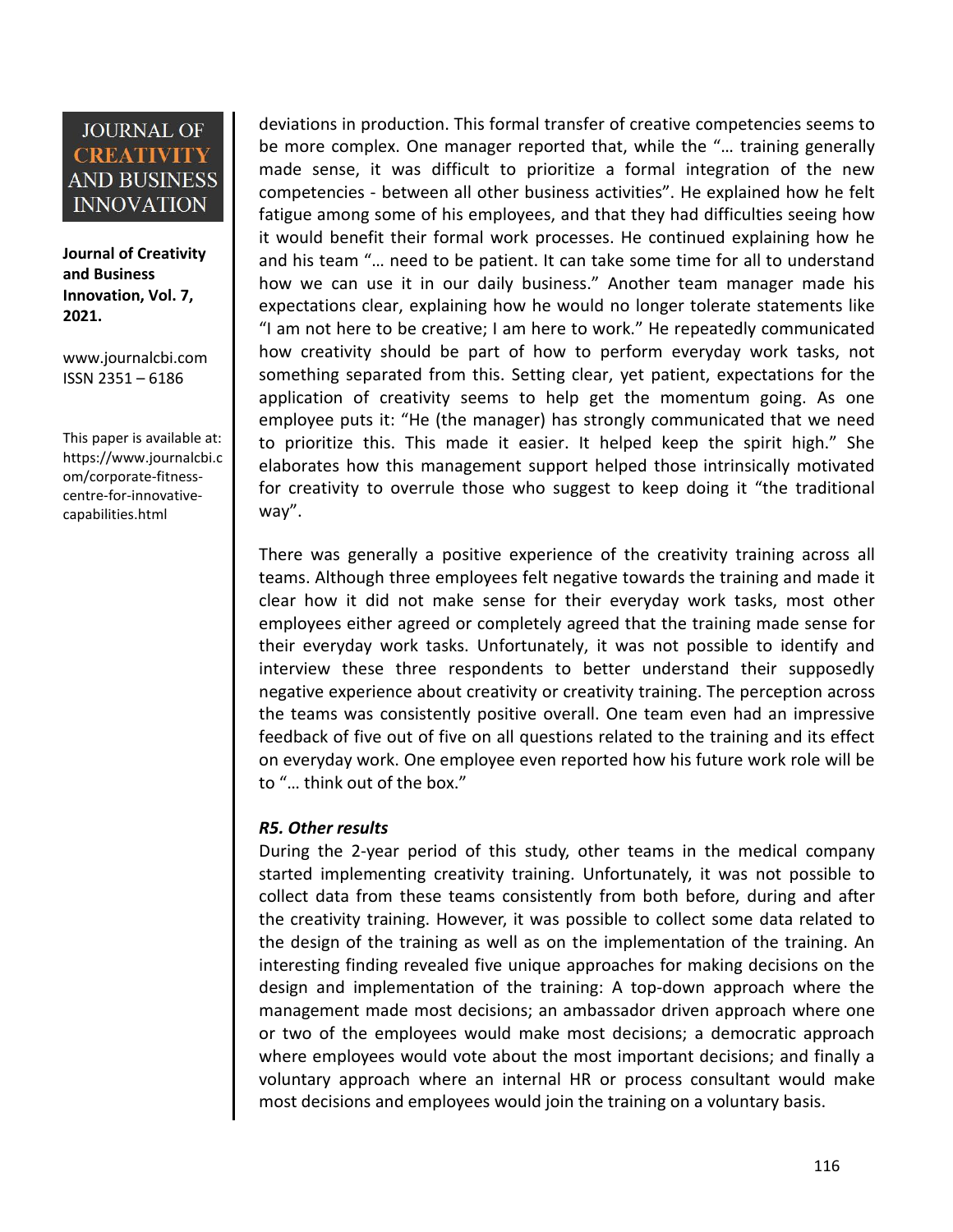**Journal of Creativity and Business Innovation, Vol. 7, 2021.**

[www.journalcbi.com](http://www.journalcbi.com) ISSN 2351 – 6186

This paper is available at: [https://www.journalcbi.c](http://www.journalcbi.com/ideation-using-analogies.html) om/corporate-fitness centre-for-innovative capabilities.html

There were also some interesting findings related to the method of delivery of the creativity training. Few managers and employees performed all scheduled training exercises. Due to sickness, holidays and urgent work matters, most managers and employees had to cancel one or more of their training exercises. In one team almost 20% of the employees had to cancel more than half of their scheduled exercises, while another team managed to make a highly effective rescheduling of the training to avoid cancellations.

The training program included both general creativity exercises as well as domain related creativity exercises (related to real problems in the medical company). The notion was that the general creativity exercises were easier, yet less motivating, to perform. The domain related creativity exercises were expected to be harder, yet more motivating to perform. However, there was a general understanding across most teams that the general creativity exercises were both more fun, meaningful and more motivating than the domain related creativity exercises. While everyone agreed that the expected results from the training was to apply the new creative competencies to everyday work tasks, most felt that working on general creativity exercises was more effective in terms of providing the necessary positive creative experiences with colleagues. More research is needed in order to clearly understand the relationship between domain related and general creativity exercises.

### **Recommendations for Managers on Creativity**

The research and results in this paper provide the following new insights that can help managers and leaders develop more innovative teams.

 *Want your team to become far more innovative?* You may consider implementing creative processes or implementing a better idea collection and evaluation system in your team. However, you can also consider implementing creativity training in your team. This paper provides insight into how teams can practice their creative competencies, creative confidence and thus develop a creative team culture. It examines how creativity training can help teams develop a common language about creativity, produce more ideas, think up more alternative perspectives, and become more confident performing complex problem-solving. The paper also provides insight into how new competencies from creativity training are considered meaningful for everyday work tasks. Creativity training seems to have an important impact on building innovative habits in a team to become creative on a daily basis. This is distinct from the more process-oriented approaches that often need facilitation and are typically separated from everyday work tasks in both time and space. It is also distinct from the "idea-box" approaches where the notion is rather to collect and evaluate current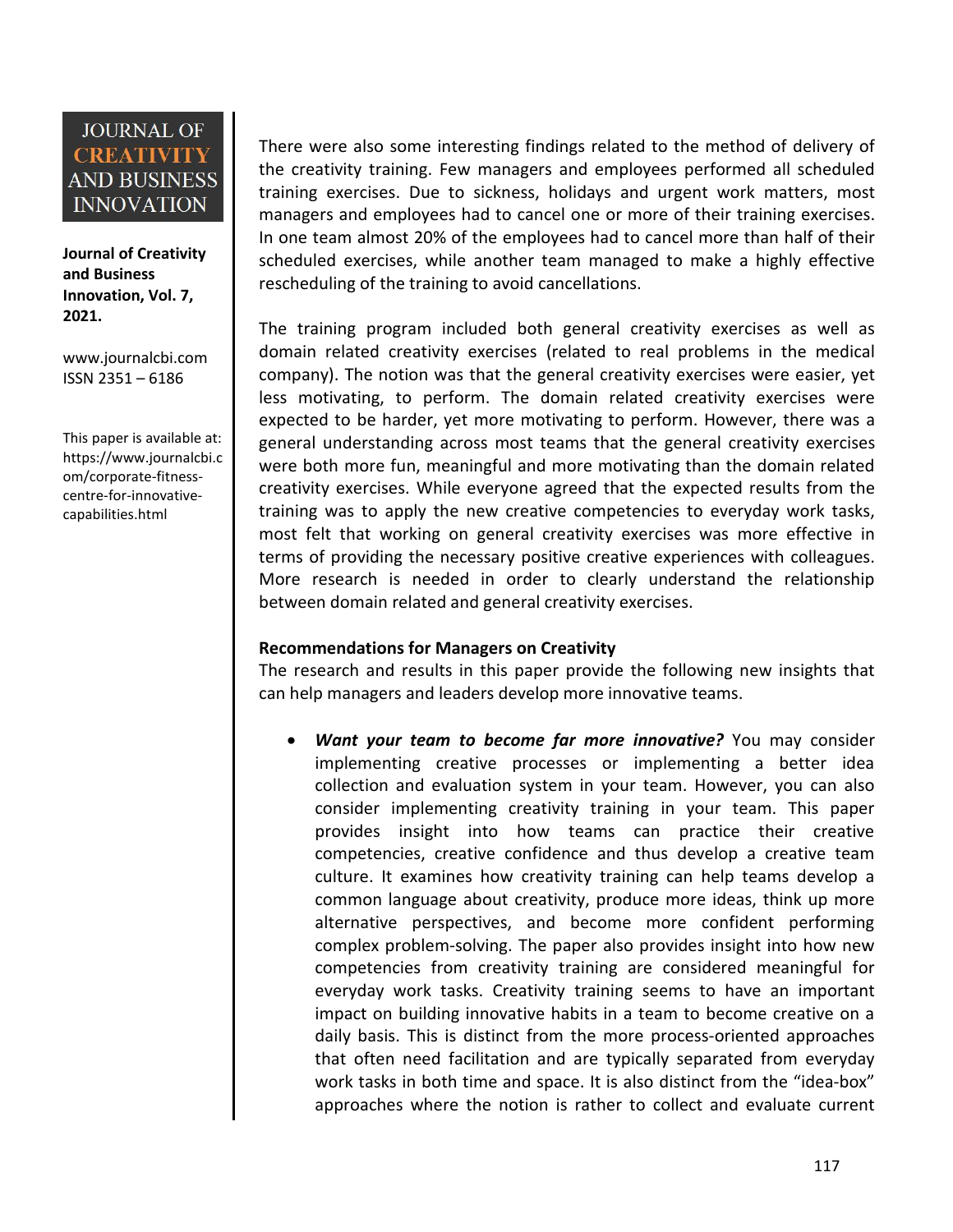**Journal of Creativity and Business Innovation, Vol. 7, 2021.**

[www.journalcbi.com](http://www.journalcbi.com) ISSN 2351 – 6186

This paper is available at: [https://www.journalcbi.c](http://www.journalcbi.com/ideation-using-analogies.html) om/corporate-fitness centre-for-innovative capabilities.html

ideas in the team, and less so to build creative capabilities and a creative team culture. So, one of the most fundamental questions to ask yourself is whether you want a creative team or a creative method?" Creativity training can help you develop a creative team.

- *What creative competencies to develop in your team?* Your ambition level for innovation determines the type of creative competencies you need to succeed. So, what are your ambitions for innovation? To become better at everyday creative problem solving? To become better at performing innovative processes? Or to be able to make fundamental breakthroughs in your industry? This paper suggests a creativity competency model that connects ambitions for innovation with relevant creative competencies. The model groups relevant creative competencies according to the purpose of creativity: problem discovery, idea development, solution finding, and acceptance making. Go to figure 1 to evaluate which creative competencies you need to develop in your team in order to reach your ambitions for innovation.
- *Build your own corporate fitness center for innovative capabilities.* It is a good idea to think about creativity training as a fitness center for building innovative capabilities. Your goal is to make lasting changes, but in order to get there you need to practice. The first step is to build creative confidence. You need to provide your team with a series of successful creative experiences. Fear of judgement and pattern thinking can make it difficult to get successful creative experiences when working on real problems from your everyday work tasks. Therefore, it is a good idea to start off practicing your creative competencies on general problems from your personal life, such as problems related to cooking, shopping, hairdressing, shoes, beds, running, etc. Make sure the team members practice in small groups to ensure more interaction and less fear of judgement. Also, make sure that the team members try practicing with as many different colleagues as possible to learn each other's creative strengths and weaknesses. As creative confidence increases, you can include more exercises based on real work task problems in the training. Try your best to integrate the training exercises into your daily work tasks, for example in the beginning of your morning meetings or as a coffee break activity. Make sure that the training is integrated in a way so that it will eventually feel natural to perform the exercises as a daily routine in the workday. The more often you practice, the better. Try to think about the practice as short continuous training exercises. It could be designed as five-minute exercises twice a day, or as 10–20-minute exercises 3-5 times a week. Sometimes team members cannot perform their training because of sickness or urgent matters. Therefore, it is important to have a way to reschedule or retake the training individually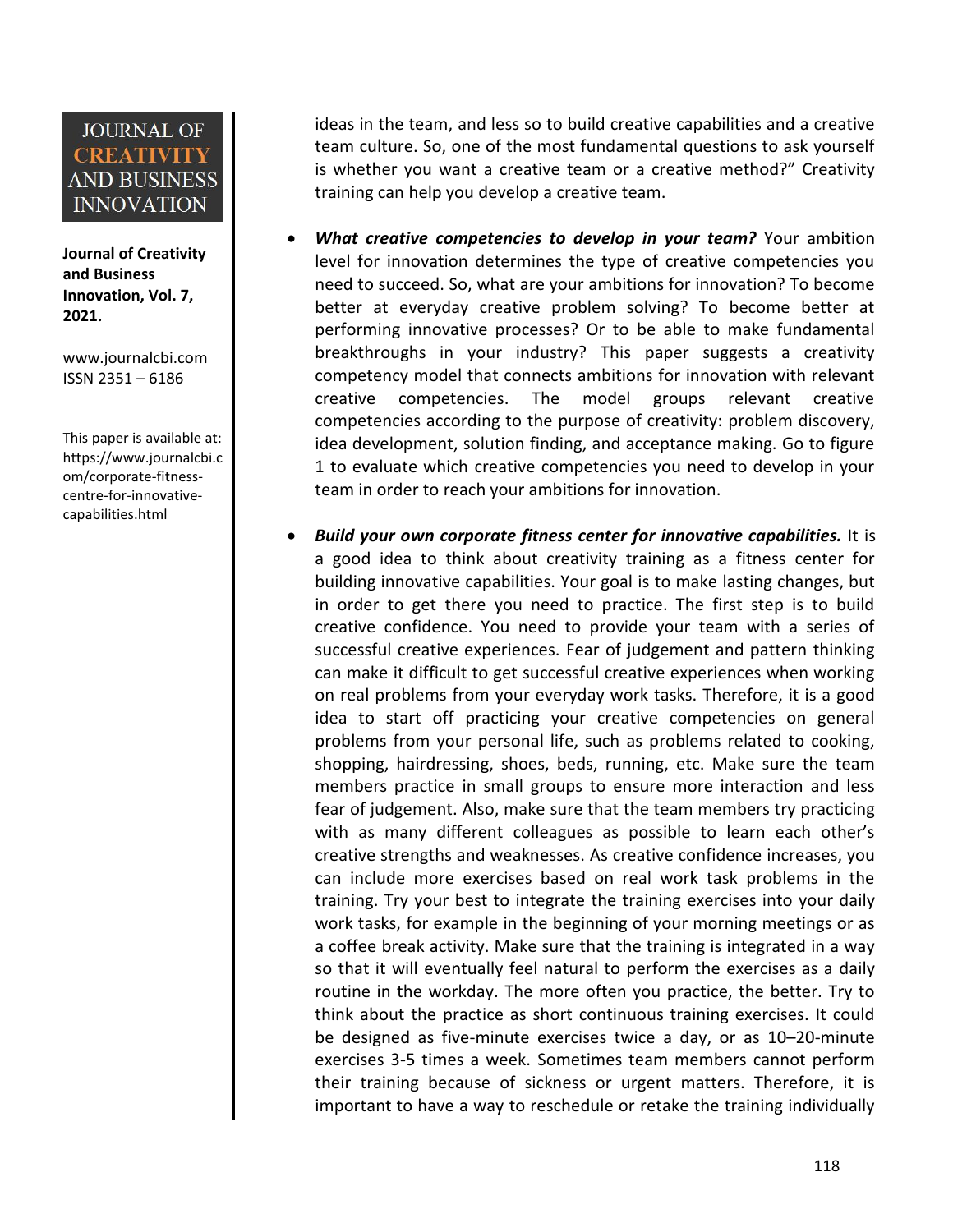**Journal of Creativity and Business Innovation, Vol. 7, 2021.**

[www.journalcbi.com](http://www.journalcbi.com) ISSN 2351 – 6186

This paper is available at: [https://www.journalcbi.c](http://www.journalcbi.com/ideation-using-analogies.html) om/corporate-fitness centre-for-innovative capabilities.html

or with other colleagues. Make sure the managers and leaders are joining the training as often as possible. They will need to have the same creative experiences to know how to best support the application of the new creative competencies into everyday work tasks. Consider whether it is possible that the managers and leaders (or some training facilitators) could start the training before the other team members, so they could more easily help other team members apply the new creative competencies in a successful way.

#### **References:**

- Altshuller, G., Shulyak, L., Rodman, S., & Fedoseev, U. (1997). *40 principles: TRIZ keys to innovation*. Technical Innovation Center.
- Birdi, K, Leach, D. & Magadley, W. (2012). Evaluating the impact of TRIZ creativity training: an organizational field study. *R&D Management*, 42, 4, 315-325.
- Bouquet, C., Barsoux, J-L., & Wade, M. (2018). Bring your breakthrough ideas to life.*Harvard Business Review*, November-December.
- Brown, T. (2008). Design Thinking, *Harvard Business Review*, June.
- Brøndum, K., Byrge, C., & Hansen, S. (2018). Business model creativity: A horizontal insight model. *Journal of Business Models*, 6, 2, 10-14.
- Byrge, C. (2020). *How to teach creativity*. Business Research & Business Design.
- Byrge, C. & Gómez, P. N. (2019). Think piece: New perspectives for the role of creativity in education. *Journal of Creativity and Business Innovation*, 5, 2019.
- Byrge, C., & Hansen, S. (2015). *The creative platform: A handbook in creative processes for education and worklife*. Frydenlund Academic.
- Byrge, C., & Tang, C. (2015). Embodied creativity training: Effects on creative self-efficacy and creative production. *Thinking Skills and Creativity*, 16, 51-61.
- Caughron, J. J., Peterson, D. R., & Mumford, M. D. (2011). Creativity training*. In Encyclopedia of Creaitvity*, ed. Mark A. Runco and Steven R. Pritzker, 311-317. Elsevier.
- Choi, J. N. (2004). Individual and contextual predictors of creative performance: The mediating role of psychological processes. *Creativity Research Journal*, 16, 187–199.
- Davis, G. A., & Roweton, W. E. (1968). Using idea checklists with college students: Overcoming resistance. *Journal of Psychology*, 70, 221-226.
- de Bono, E. (1992) *Serious creativity: Using the power of lateral thinking to create new ideas*. Harper Business.
- Dyer, J. H., Gregersen, H. B., & Christensen, C. M. (2009). The innovator's DNA. *Harvard Business Review*, December.
- Freedman, J. L. (1965). Increasing creativity by free-association training. *Journal of Experimental Psychology*, 69, 1, 89-91.
- Grant, A. (2016). How to build a culture of originality. *Harvard Business Review*, March.
- Hanninen, L. I., Byrge, C., Gómez, P. N., Tang, C., Brøndum, K., Dingli, S. M., & Xerxen, S. P. (2020). Testing the effects of digital gamified creativity training*. Journal of Creativity and Business Innovation*, 6, 5-17.
- Kelley, T., & Kelley, D. (2012). Reclaim your creative confidence: How to get over the fears that block your best ideas. *Harvard Business Review*, December.

Kirby, J. (2012). Are We Being Creative Yet? Harvard Business Review, March.

- Martins, L. L., Rindova, V. P., & Greenbaum, B. E. (2015). Unlocking the hidden value of concepts: A cognitive approach to business model innovation. *Strategic Entrepreneurship Journal*, 9, 99–117.
- Osborn, A. F. (1953). *Applied imagination: Principles and procedures of creative problem solving*. Charles Scribner's Sons.